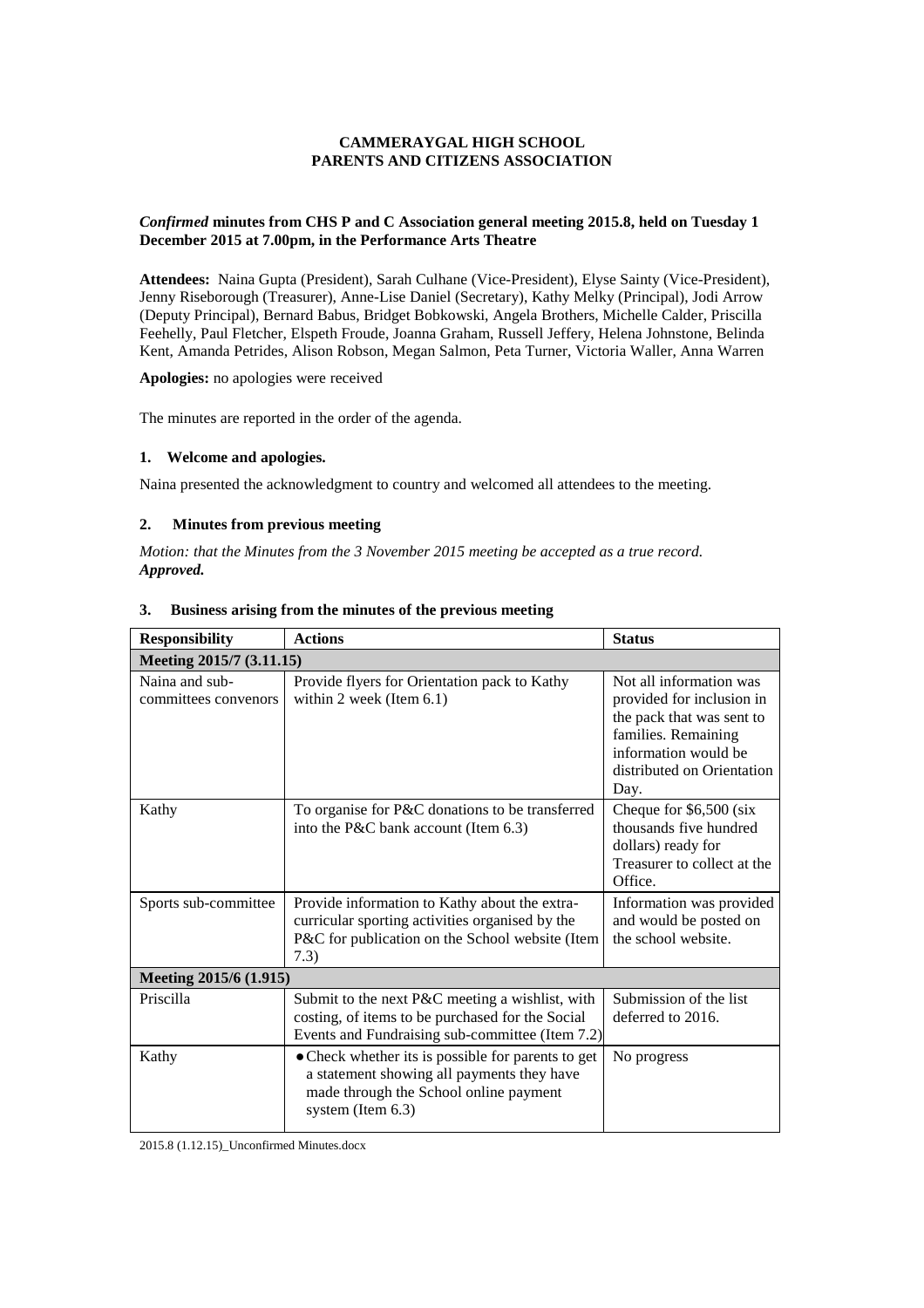| Meeting 2015/5 (4.815) | • Check whether she can provide the $P\&C$<br>Treasurer with a list of the parents who have<br>paid the P&C contribution via the School<br>payment system. (Item 6.3) |             |
|------------------------|-----------------------------------------------------------------------------------------------------------------------------------------------------------------------|-------------|
| Kathy                  | Check whether it will be possible to pay sports<br>registration through the School online payment<br>system (Item $6.3$ )                                             | No progress |

## **4. Standing items**

## **4.1 Collection of membership fee**

Anne-Lise reminded all attendees that, under rule 7 of the CHS P&C, a membership fee of \$1 (one dollar) was to be paid by members in order to have voting rights at the general and annual general meetings of the P&C.

# **4.2 Working with Children check**

Anne-Lise reminded all attendees that all adults interacting with Cammeraygal High School students in the course of P&C supported activities must complete a Working with Children Check using the form from the Department of Education and Communities.

## **Action**:

- Kathy to organise for link to the Working with Children Check form to be added to the Sports webpage on the School website.
- Kathy to provide the Sports sub-committee with the list of WWC forms already submitted to the school.
- Alison to provide Kathy with the list of people (e.g. parents, coaches) involved in P&C sports activities

### **5. Correspondence**

There was no correspondence for noting or discussion.

# **6. Reports**

### **6.1 School Principal's report**

Kathy welcomed the future Year 7 parents who attended the meeting. She reported on the following:

- Orientation Day on 3 December: the opportunity for new families to purchase the uniform and pay the school and P&C contributions.
- Presentation Day on 16 December: all parents have been invited to attend the event. A large variety of awards related to the School values to be distributed to students.
- End of year reports ready to be sent home by week 11.
- School magazine to be sent home on 16 December.
- Activities organised in the last week of school: excursions to Sydney University and Wet & Wild. Fun activities at school and presentation on last day of school.
- 2016 back to school dates: Year 7: Thursday 28 January; Year 8: Friday 29 January
- Canteen: feedback from survey organised by the School Council: prices too high; quality of the food not consistent; cold pies.
- Staffing in 2016: increased numbers of staff from 13 in 2015 to 21 in 2016. All staff confirmed, including a Gifted And Talented Coordinator. Kathy still to meet some of the new staff. Most staff to be full-time.

# **6.2 President's report**

Naina reported that she attended a North Sydney Council meeting to discuss the following: 2015.8 (1.12.15)\_Unconfirmed Minutes.docx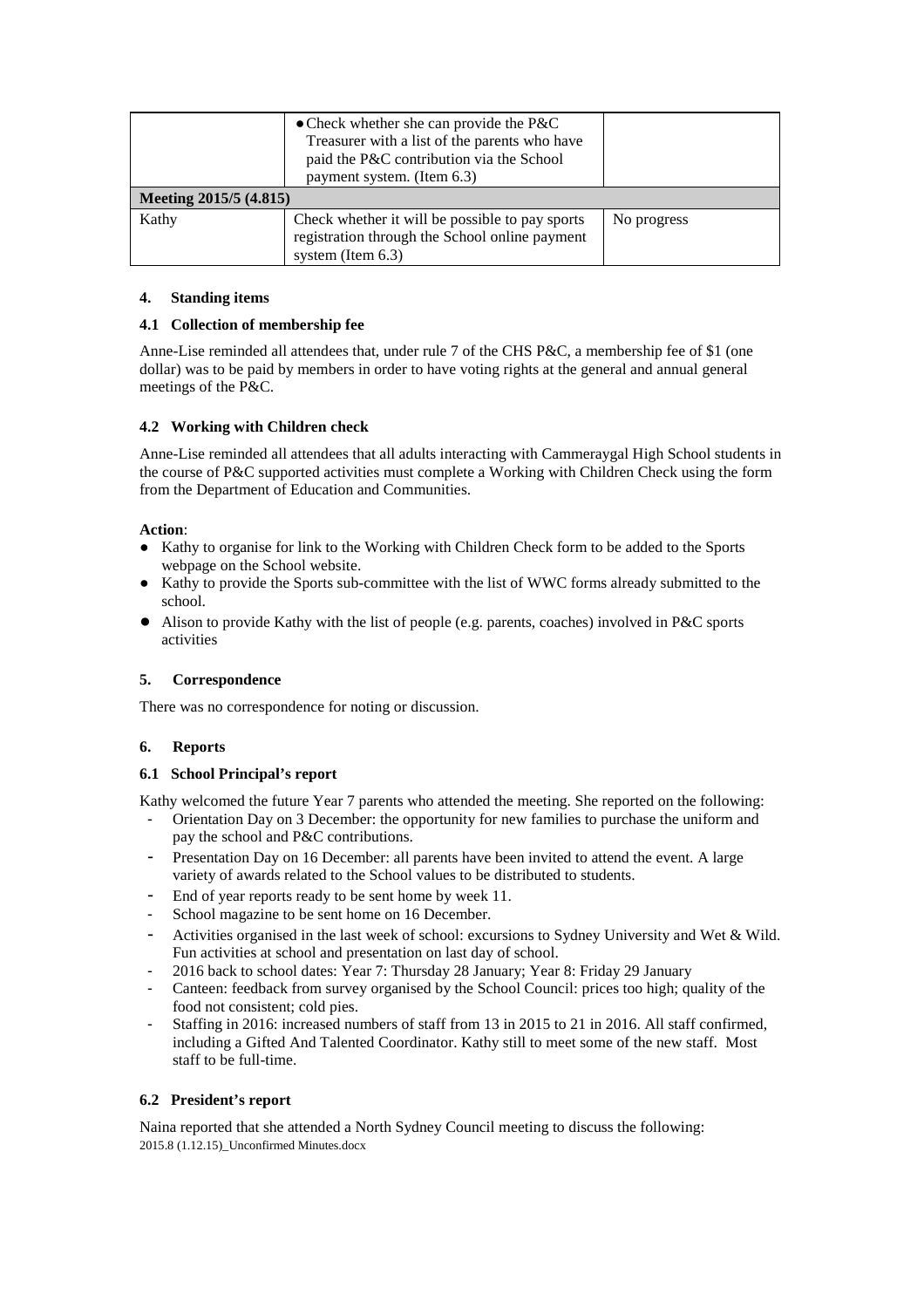- Drop-off and pick-up zone around the school: Council would provide 7 spots around the School for ½ hour
- Bus drop-off and pick-up zone being considered for 2016
- School zone signage to be added around the school

Naina suggested that a guest speaker be invited to the school to talk to students about the danger of using mobile devices while walking to and from school.

## **6.3 Treasurer's report**

Jenny tabled the 2015 report.

## **7. General business**

### **7.1 Governance matters**

No matters were discussed under this heading.

### **7.2 Social Events and Fundraising Sub-committee report**

Priscilla reported on the following:

- \$205 had been raised from the BBQ on the Opening day.
- Families were asked to bake goods for the Orientation Day. Cakes were required for the Opening Day.
- A sign-up sheet was being circulated to collect the names of volunteers to help with the BBQ and cake stall on the Orientation Day.

# **7.3 Sports Sub-committee**

Alison reported on the following:

- The sub-committee was still looking for someone to assist with grants applications.
- An online registration system had been set up with link from the P&C sports webpage on the school website.
- Registration were opened for 2016.
- All sports offered in 2015 would continue to be offered in 2016, with the addition of netball.

# **7.4 Communication**

No matters were discussed under this heading.

# **7.5 Uniform**

Paul reported on the following:

- Noone would be present at the Orientation Day and uniform fitting should be a smoother process than last year.
- Long sleeve shirts would be available in 2016.
- Girls and boys ties would be compulsory uniform items in 2016.

Paul presented a sample of straw hat for girls. The Committee acknowledged that such hat could not be made compulsory. The Committee noted that the hat was quite expensive and that it was difficult to introduce it as an optional item at this stage due to the requirement to order a minimum of 100 pieces.

In response to questions from parents, Kathy confirmed that:

- the cap had to be the uniform cap with the school logo, and that the cap was not a compulsory uniform item.
- the school bag could be any black backpack.

# **7.6 Canteen**

2015.8 (1.12.15)\_Unconfirmed Minutes.docx